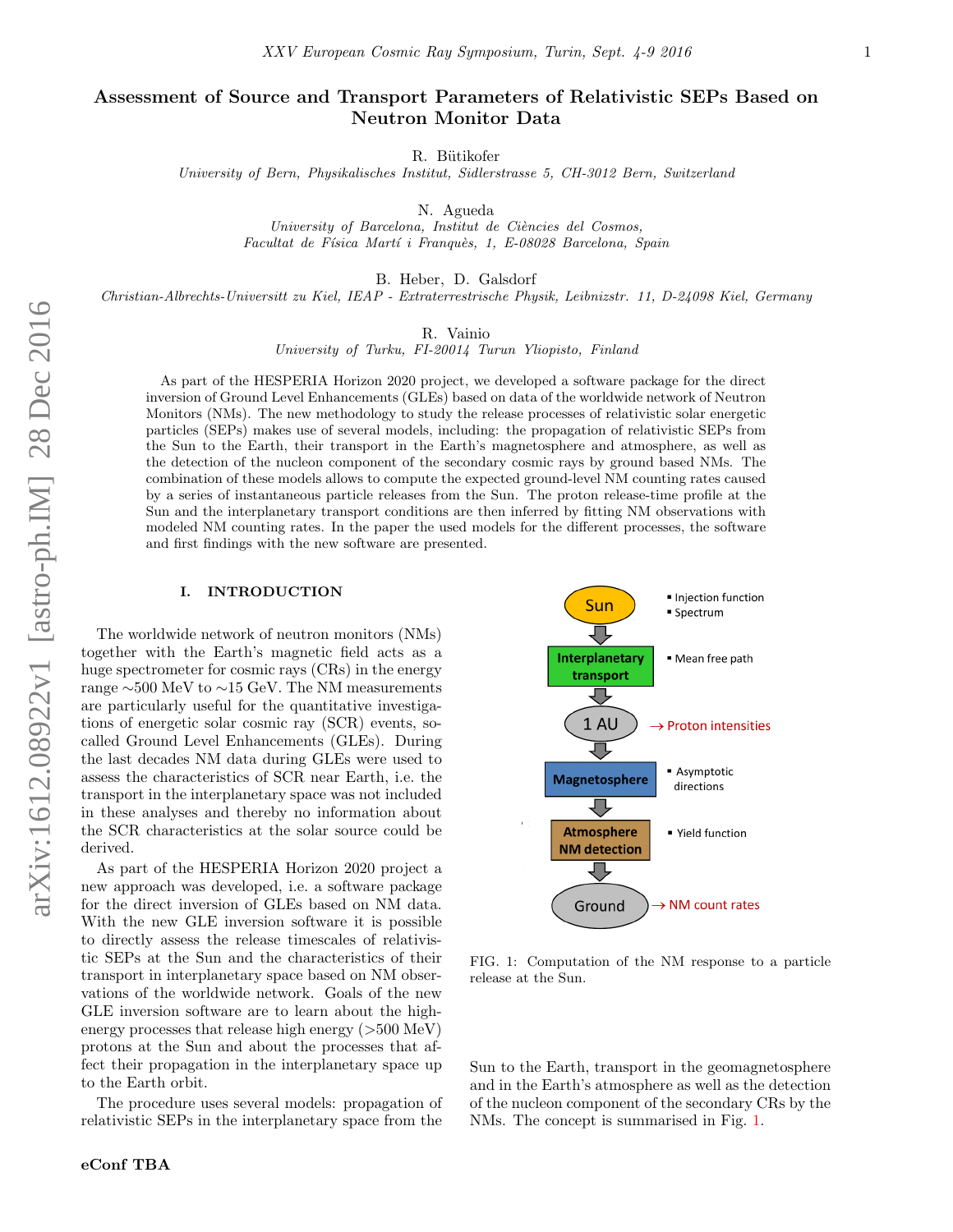

<span id="page-1-0"></span>FIG. 2: Impulsive injection (delta function) at the Sun and the resulting response at 1 AU (left) and the superposition of impulsive injections and the corresponding response at 1 AU, i.e. the sum of series of impulse responses.

# II. TRANSPORT FROM THE SUN TO THE EARTH

# A. Injection of SEPs at the Sun and interplanetary transport of relativistic solar protons

The injection profile at the Sun is described by a superposition of impulsive (delta) injections of particles at a given starting time. It is assumed that the solar source spectrum of the released solar protons has the form of a power law in rigidity with spectral index  $\gamma$  $(dN/dR \propto R^{-\gamma})$ . The duration and the dependence of the particle release process as well as  $\gamma$  is determined in the inversion procedure.

The interplanetary transport models provide the response of the system to an impulsive (delta) injection at the Sun, i.e. the Green's function of particle transport. Figure [2](#page-1-0) shows an example of the output of the system (i.e. particle intensities at 1 AU from the Sun) for a well defined input such as a delta function at the Sun (left panel) as well as the superposition of impulsive injections (right panel).

In an unperturbed solar wind, the interplanetary magnetic field (IMF) can be described as a smooth average field, represented by an Archimedean spiral, with superposed magnetic fluctuations. In this case, the propagation of SEPs along the IMF is affected by both the effects of adiabatic motion along the smooth field and pitch angle scattering by magnetic turbulences. The quantitative treatment of the evolution of the particle's phase space density,  $f(z, \mu, t)$ , can be described by the focused transport equation [\[1\]](#page-3-0):

$$
\frac{\partial f}{\partial t} + v\mu \frac{\partial f}{\partial z} + \frac{1 - \mu^2}{2L} v \frac{\partial f}{\partial \mu} - \frac{\partial}{\partial \mu} \left( D_{\mu\mu} \frac{\partial f}{\partial \mu} \right) = q(z, \mu, t)
$$
\n(1)

Here z is the distance along the magnetic field line,  $\mu = \cos \alpha$  is the cosine of the particle pitch angle  $\alpha$ , and  $t$  is the time. The systematic force is characterized by the focusing length,  $L(z) = -B(z)/(\partial B/\partial z)$ , in the diverging magnetic field B, while the stochastic forces are described by the pitch angle diffusion coefficient  $D_{\mu\mu}(\mu)$ . The injection of particles close to the Sun is given by  $q(z, \mu, t)$ . This simple form of the transport equation neglects convection and adiabatic deceleration (see [\[2\]](#page-3-1) for the full equation), but for relativistic protons, this is typically a small effect. The effects of diffusion perpendicular to the average magnetic field and drifts [\[3\]](#page-3-2) are also neglected. Instead, it is assumed that there is no variation across the magnetic field, and that the respective solutions are identical in neighboring flux tubes. A further limitation of the software in the present form is that it is not usable for the study of events that show bidirectional pitch angle distribution.

Analytical solutions of the focused transport equation are not known and numerical methods are applied to solve the focused transport equation. A Monte Carlo transport model [\[4\]](#page-3-3) is used to compute the proton intensities expected at 1 AU assuming that the solar source is static at two solar radii, the particle release is instantaneous and that particles are hypothetically moving at the speed of light. These Green's functions of particle transport for  $v = c$  can be scaled to provide the Green's functions for any other monoenergetic particles. As an example Fig. [3](#page-2-0) shows the omni-directional intensities and pitch angle distributions expected at 1 AU for several rigidity values, assuming a solar wind speed of 400 km  $s^{-1}$ , a mean free path for pitch angle scattering  $\lambda_0 = 0.2$  AU and a spectral index  $\gamma = 3$  for the rigidity spectrum at the source.

#### B. Transport in the Earth's magnetosphere

In the geomagnetosphere, where the magnetic field (25-65  $\mu$ T at the Earth's surface) is stronger than in the interplanetary space (typical 5 nT), CR particles are stronger deflected. The CR particle trajectories in the Earth's magnetic field are computed by numerical integration of backward trajectories in a model of the geomagnetic field, see e.g. [\[5\]](#page-3-4). Thereby the effect is used that the path of a negatively charged particle with mass,  $m$ , charge,  $q$ , and speed,  $v$ , in a static magnetic field,  $B$ , is identical to that of a positively charged particle but with reverse sign of the velocity vector. Therefore, the common method to compute CR trajectories in the geomagnetic field is to calculate the trajectory in the reverse direction, i.e. the starting point of the reverse trajectory calculation is above the observation location in question at an altitude of typically 20 km asl.

The asymptotic directions for all NM stations and for all historic GLEs, from GLE 1 through 71, were computed every 15 minutes using the software suite PLANETOCOSMICS [\[6\]](#page-3-5). The geomagnetic field is described by the IGRF model for the magnetic field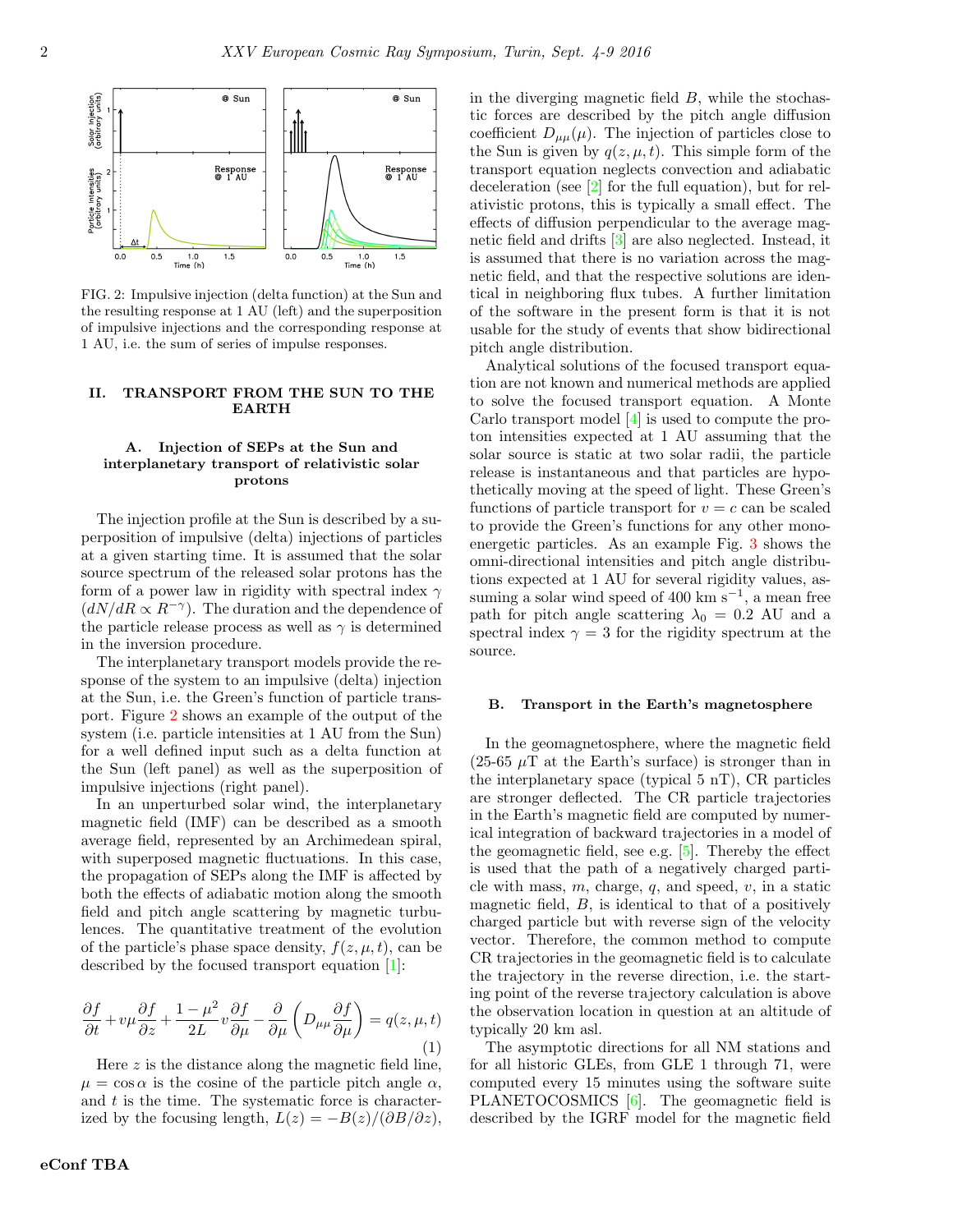

<span id="page-2-0"></span>FIG. 3: Top: Proton omni-directional intensities at 1 AU for selected rigidities assuming  $v_{sw} = 400 \text{ km s}^{-1}$ ,  $\lambda_0 =$ 0.2 AU and  $\gamma = 3$ . Bottom: Corresponding pitch angle distributions for selected rigidities at eight different times (marked by the vertical lines in the top plot).

contributions caused by sources in the Earth's interior and the Tsyganenko 1989 model [\[7\]](#page-3-6) describing the magnetic field caused by current systems within the geomagnetosphere.

# C. Transport in the atmosphere and the detection of secondary cosmic rays by the neutron monitors

The transport of CR particles through the Earth's atmosphere and the detection of the nucleonic component of the secondary CRs are combined in the socalled NM yield function. Thereby the NM yield function can directly be used to determine the CR flux at the top of the Earth's atmosphere from the worldwide measurements of NMs.

In the current version of the GLE inversion software only the NM yield function for primary protons as determined by [\[8\]](#page-3-7) is integrated. This yield function is based on Monte Carlo calculations with Geant4 [\[9\]](#page-3-8) for the transport in the Earth's atmosphere as well as for the efficiency of the NM for nucleons.

The comparison of the results of different GLE analysis for a single GLE in the past have shown that the results may differ considerably [\[10\]](#page-3-9). The main reason for this behavior may be that different yield functions were used. Hence it is planned that also yield functions as published by other authors will be integrated in the GLE inversion software in the future.

#### III. SOFTWARE

The GLE inversion software suite, written in the programming language "Python", includes several stand-alone modules. To run this software, the user needs to consider two main blocks. The first one (Modules 1-3) concerns the storage of the data needed for the GLE inversion. The second block (Module 4) is the actual GLE inversion.

- Module 1: To provide access to NM data using the NEST tool under the web page of NMDB (Neutron Monitor Data Base, [http://www.nmdb.eu\)](http://www.nmdb.eu), allowing a direct retrieval from NMDB to the users computer.
- Module 2: To download the asymptotic directions of NM stations for the selected time of the GLE under investigation from the HESPERIA webpage.
- Module 3: To download OMNI magnetic field data in GSE coordinates and perform time averages to get an estimation of the predetermined axis of symmetry SCR angular distributions. This magnetic field direction is used to compute the pitch angles observed by each NM station, i.e. the angles between the magnetic field direction and the asymptotic directions of the NM station.
- Module 4: To compute the count rate increases for each selected NM station based on the modeled intensities of CR particles and to perform the inversion using the data recorded by the selected NMs and the simulated count rates.

The following parameters are determined by the GLE inversion software: the series of instantaneous releases from the Sun, the source spectral index,  $\gamma$ , and the mean free path,  $\lambda_0$ .

## IV. CASE STUDY: GLE ON 15 APRIL 2001

As a first case study the GLE inversion software was applied during the GLE on 15 April 2001 (GLE60). Figure [4](#page-3-10) shows the injection profile at the Sun, the mean free path for scattering in the interplanetary space  $\lambda_0 = 0.12$  AU, and power law index  $\gamma = 6$  for rigidity spectrum at the source. These characteristics best fit the measured data of the selected NM stations Apatity, Calgary, Fort Smith, Irkutsk, Kerguelen, Kiel, Nain, McMurdo, Oulu, Rome, Terre Adelie, and Tixie Bay in the time interval 1345–1545 UT. In Fig. [5](#page-3-11) the simulated and measured relative count rate